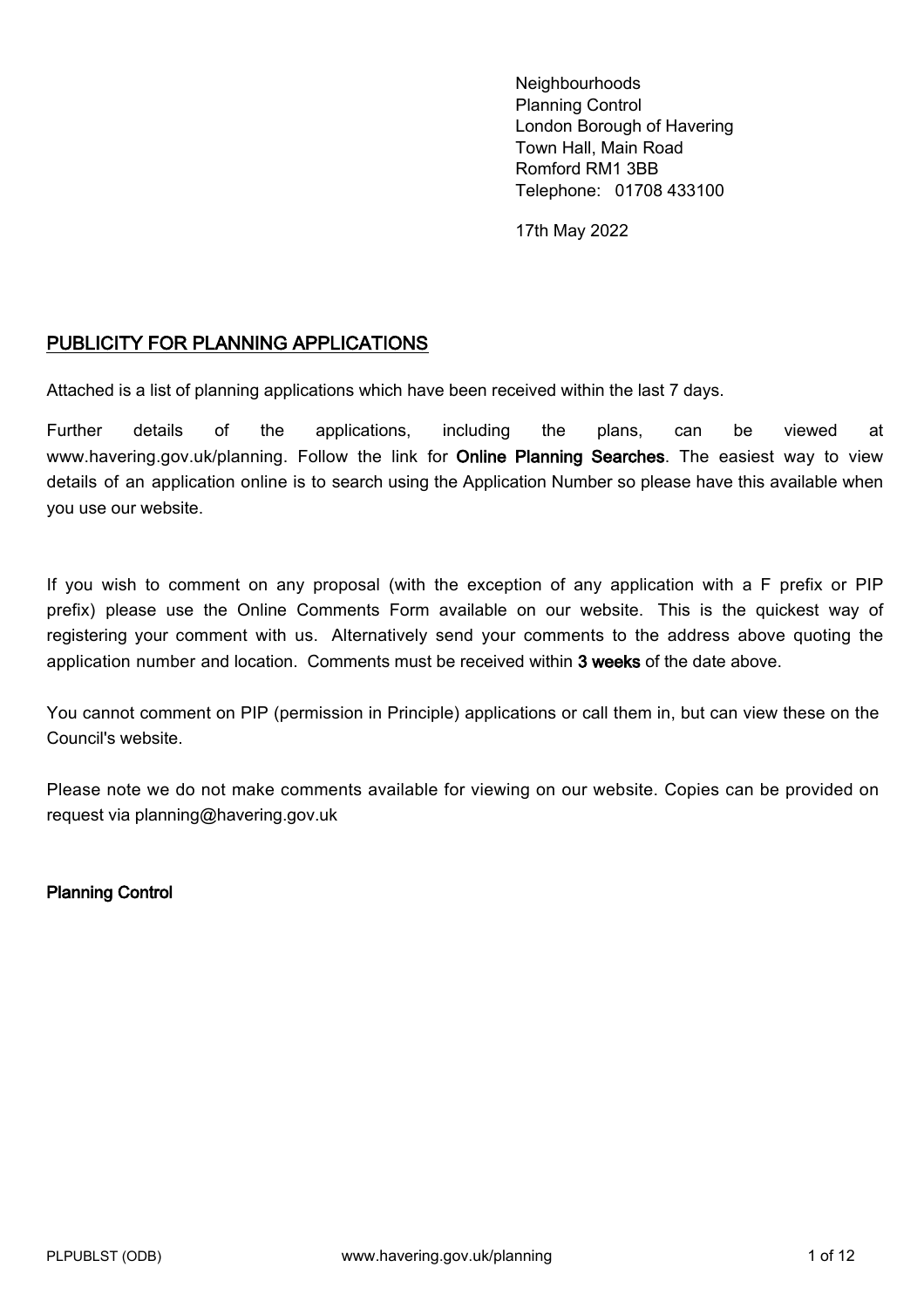# CRANHAM WARD

| <b>Planning Application:</b> | P0778.22                                                                                                                                                                                                                        |
|------------------------------|---------------------------------------------------------------------------------------------------------------------------------------------------------------------------------------------------------------------------------|
| Proposal:                    | Single storey rear and side extension, new two storey front extension, demolition<br>of existing garage to be rebuilt and extend roof from main house over with rooms<br>in loft space including new dormers to front and back. |
| Location:                    | 50 Kings Gardens Upminster                                                                                                                                                                                                      |
| Agent:                       | Mr Nick HATTON 22 Hartlip Hill Hartlip Hartlip, Sittingbourne ME9 7PA                                                                                                                                                           |

#### View P0778.22 [application details](http://development.havering.gov.uk/OcellaWeb/planningDetails?reference=P0778.22&from=planningSearch)

| <b>Planning Application:</b> | P0612.22                                            |
|------------------------------|-----------------------------------------------------|
| Proposal:                    | Single storey rear extension                        |
| Location:                    | 57 Trent Avenue Upminster                           |
| Agent:                       | Mr David Fenton 49, First Avenue Chelmsford CM1 1RX |

### View P0612.22 [application details](http://development.havering.gov.uk/OcellaWeb/planningDetails?reference=P0612.22&from=planningSearch)

| <b>Planning Application:</b> | P0781.22                                                                                                                                                  |
|------------------------------|-----------------------------------------------------------------------------------------------------------------------------------------------------------|
| Proposal:                    | Single and two storey rear extensions, new first floor bay windows with rebuilt<br>entrance porch and loft conversion with front and rear dormer windows. |
| Location:                    | 69 Hall Lane Upminster                                                                                                                                    |
| Agent:                       | Mr GARY CUMBERLAND 85 CRAIGDALE ROAD Hornchurch RM11 1AF                                                                                                  |

## View P0781.22 [application details](http://development.havering.gov.uk/OcellaWeb/planningDetails?reference=P0781.22&from=planningSearch)

| <b>Planning Application:</b> | P0744.22                                                                   |
|------------------------------|----------------------------------------------------------------------------|
| Proposal:                    | Single storey rear extension involving demolition of existing conservatory |
| Location:                    | 167 Roseberry Gardens Upminster                                            |
| Agent.                       | Mr Peter Berry 36 Woodfield Drive Gidea Park Romford RM2 5DH               |

View P0744.22 [application details](http://development.havering.gov.uk/OcellaWeb/planningDetails?reference=P0744.22&from=planningSearch)

# EMERSON PARK WARD

| <b>Planning Application:</b> | P0773.22                                                                                                                   |
|------------------------------|----------------------------------------------------------------------------------------------------------------------------|
| Proposal:                    | Two storey, 5-bed, detached dwelling with integral garage, habitable roof space,<br>associated parking, and amenity space. |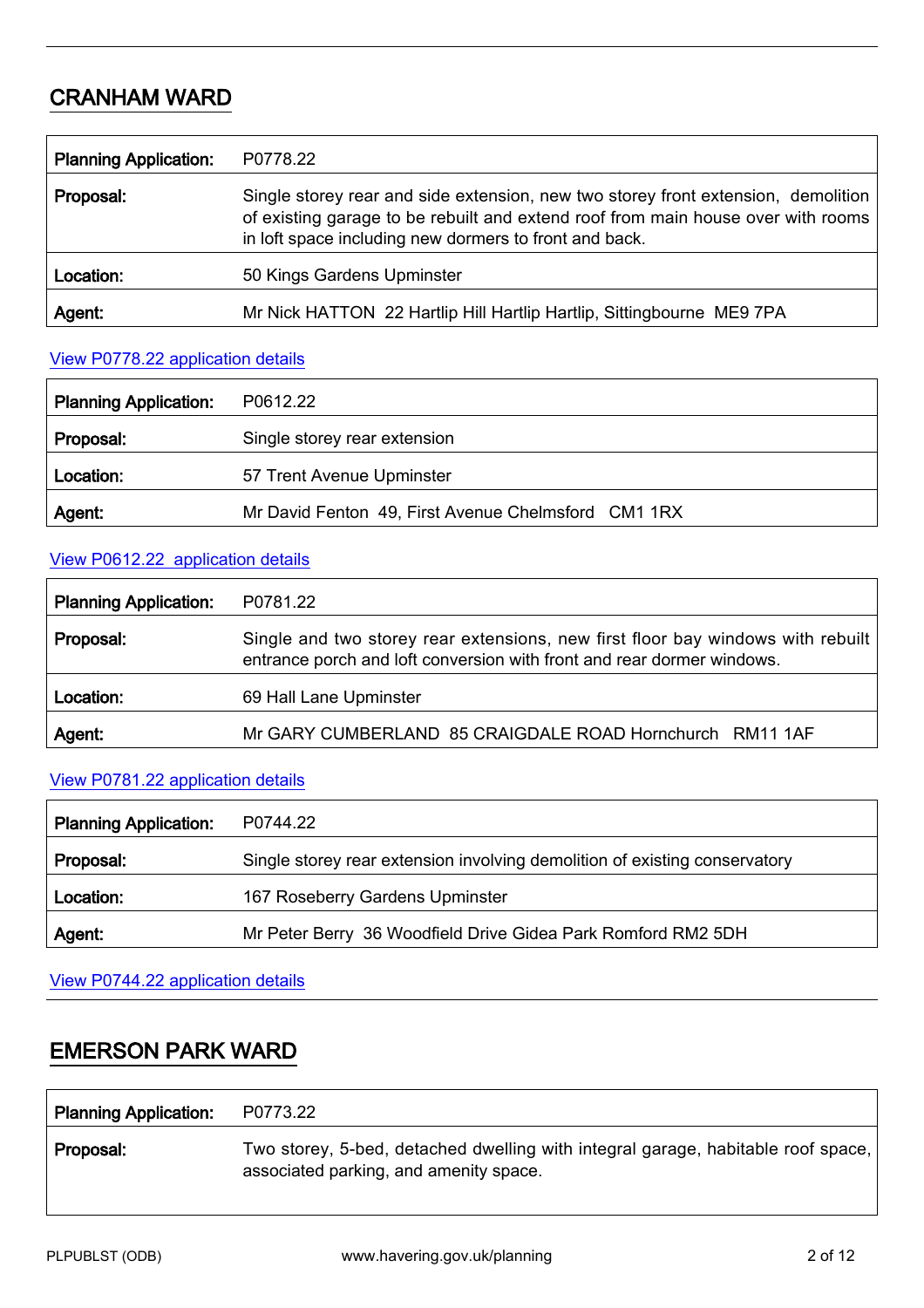#### 15 Burntwood Avenue Hornchurch

#### Agent: Mr GARY CUMBERLAND 85 CRAIGDALE ROAD Hornchurch RM11 1AF

#### View P0773.22 [application details](http://development.havering.gov.uk/OcellaWeb/planningDetails?reference=P0773.22&from=planningSearch)

| <b>Planning Application:</b> | P0775.22                                                          |
|------------------------------|-------------------------------------------------------------------|
| Proposal:                    | Single storey side extension                                      |
| Location:                    | 1 Romney Chase Hornchurch                                         |
| Agent.                       | Mr Haider Karim 4 Mount pleasant road Romford Collier Row RM5 3YL |

### View P0775.22 [application details](http://development.havering.gov.uk/OcellaWeb/planningDetails?reference=P0775.22&from=planningSearch)

| <b>Planning Application:</b> | P0745.22                                                                                                       |
|------------------------------|----------------------------------------------------------------------------------------------------------------|
| Proposal:                    | Ground floor rear extension, new first floor, loft extension, and removal of two<br>existing trees to the side |
| Location:                    | 12 Parkstone Avenue Hornchurch                                                                                 |
| Agent:                       | Mr Kunal Desai 18 THE FOXGLOVES BILLERICAY CM12 0TE                                                            |

## View P0745.22 [application details](http://development.havering.gov.uk/OcellaWeb/planningDetails?reference=P0745.22&from=planningSearch)

| <b>Planning Application:</b> | P0751.22                                                                                                                                                |
|------------------------------|---------------------------------------------------------------------------------------------------------------------------------------------------------|
| Proposal:                    | 2 x two storey, 6-bed, detached dwellings with habitable roof space, integral<br>garages, associated parking, amenity space and new front boundary wall |
| Location:                    | 13 Burntwood Avenue Hornchurch                                                                                                                          |
| Agent:                       | Mr GARY CUMBERLAND 85 CRAIGDALE ROAD Hornchurch RM11 1AF                                                                                                |

#### View P0751.22 [application details](http://development.havering.gov.uk/OcellaWeb/planningDetails?reference=P0751.22&from=planningSearch)

# GOOSHAYS WARD

| <b>Planning Application:</b> | P0742.22                                                                                                                                                                                                                                                                                                                                                                                                                                                                            |
|------------------------------|-------------------------------------------------------------------------------------------------------------------------------------------------------------------------------------------------------------------------------------------------------------------------------------------------------------------------------------------------------------------------------------------------------------------------------------------------------------------------------------|
| Proposal:                    | Variation of Condition No. 2 (Accordance with Plans) of Planning Permission ref:<br>P0867.19 dated 27/09/2019 to replace tinber cladding with white coloured render<br>(Single storey, stand alone teaching block to host a SEND Nursery and a Nurture<br>Group. Demolition of an existing demountable classroom unit. Landscaping works<br>surrounding the development, inclusive of formation of a pedestrian access, a<br>vehicular access, a car park and a secure playground.) |
| Location:                    | DYCORTS SCHOOL SETTLE ROAD ROMFORD                                                                                                                                                                                                                                                                                                                                                                                                                                                  |
| Agent:                       | VALUEGRADE BUILDERS 17 OAK ROAD HAROLD WOOD ROMFORD ESSEX<br>RM3 0PH                                                                                                                                                                                                                                                                                                                                                                                                                |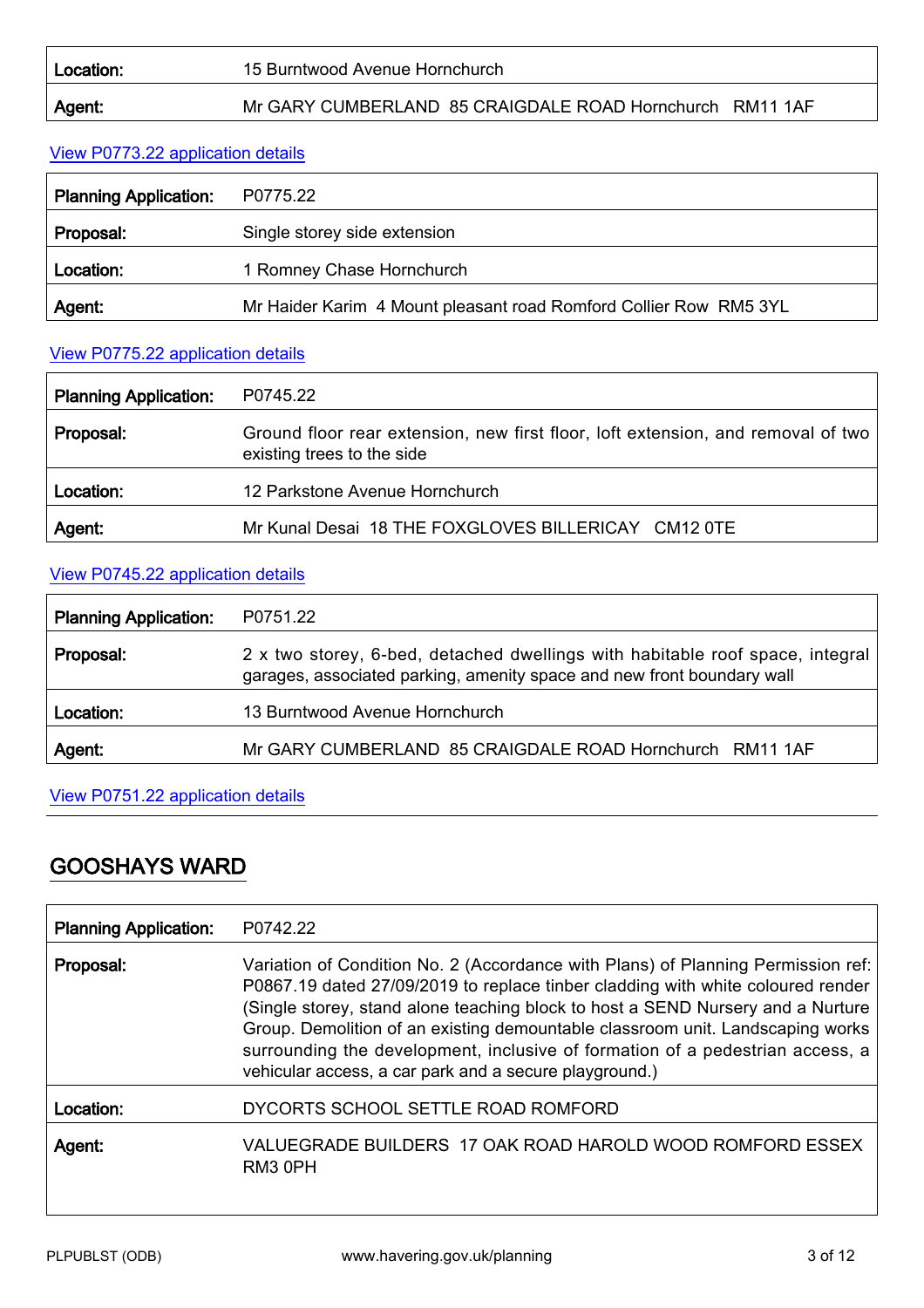## View P0742.22 [application details](http://development.havering.gov.uk/OcellaWeb/planningDetails?reference=P0742.22&from=planningSearch)

| <b>Planning Application:</b> | P0780.22                                                                      |
|------------------------------|-------------------------------------------------------------------------------|
| Proposal:                    | Single story rear extension                                                   |
| Location:                    | 175 Gooshays Drive Romford                                                    |
| Agent:                       | Mrs Bonita Ratcliffe National Administration Centre PO Box 65 Norwich NR6 6EJ |

#### View P0780.22 [application details](http://development.havering.gov.uk/OcellaWeb/planningDetails?reference=P0780.22&from=planningSearch)

| <b>Planning Application:</b> | P0721.22                                                                             |
|------------------------------|--------------------------------------------------------------------------------------|
| Proposal:                    | Single storey rear/side extension with single storey front extension to create porch |
| Location:                    | 90 NORTH HILL DRIVE ROMFORD                                                          |
| Agent:                       | mark spaces architecture 120 a north street north street essex RM11 1SU              |
|                              |                                                                                      |

View P0721.22 [application details](http://development.havering.gov.uk/OcellaWeb/planningDetails?reference=P0721.22&from=planningSearch)

# HAVERING-ATTE-BOWER WARD

| <b>Planning Application:</b> | Y0152.22                                                                                                                         |
|------------------------------|----------------------------------------------------------------------------------------------------------------------------------|
| Proposal:                    | Single storey rear extension with an overall depth of 8m, a maximum height of 3m,<br>and an eaves height of 3m. (PRIOR APPROVAL) |
| Location:                    | 21 Felstead Road Romford                                                                                                         |
| Agent:                       | Mr. Mark Von Der Heide The Anchorage 35 Ellington Road Ramsgate CT11 9SR                                                         |

### View Y0152.22 [application details](http://development.havering.gov.uk/OcellaWeb/planningDetails?reference=Y0152.22&from=planningSearch)

| Planning Application: | P0766.22                                                        |
|-----------------------|-----------------------------------------------------------------|
| Proposal:             | Proposed front dormer window                                    |
| Location:             | 8 Merlin Gardens Romford                                        |
| Agent:                | Civils Consulting Ltd 35c Northbrook Road Ilford London IG1 3BP |

### View P0766.22 [application details](http://development.havering.gov.uk/OcellaWeb/planningDetails?reference=P0766.22&from=planningSearch)

| <b>Planning Application:</b> | P0737.22                                                                                              |
|------------------------------|-------------------------------------------------------------------------------------------------------|
| Proposal:                    | Addition of first floor to existing bungalow, with internal refurbishments to<br>modernise the house. |
| Location:                    | 21 Felstead Road Romford                                                                              |
| Agent:                       | Mr. Mark Von Der Heide The Anchorage 35 Ellington Road Ramsgate CT11 9SR                              |

ı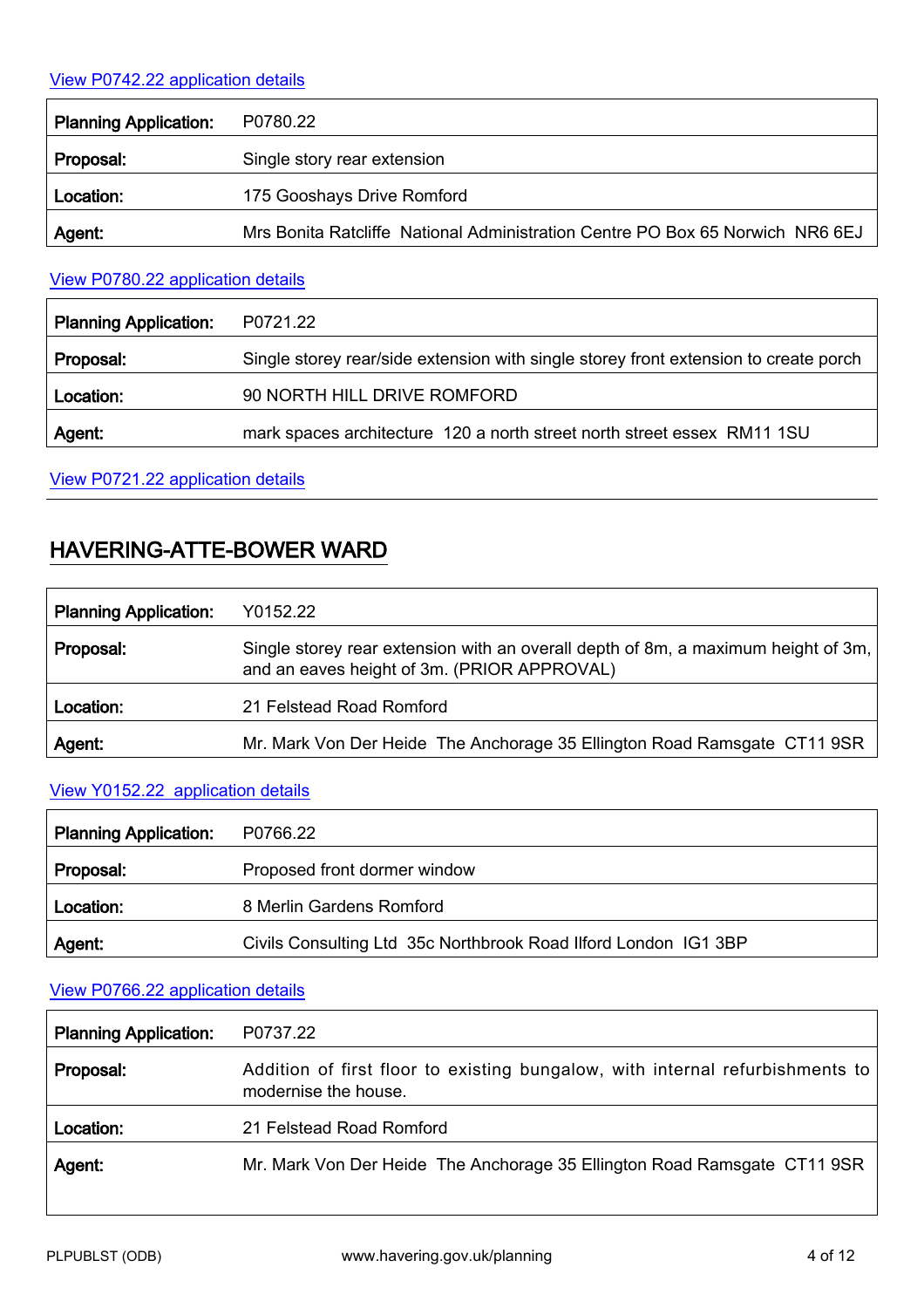# HYLANDS & HARROW LGE WARD

| <b>Planning Application:</b> | P0749.22                                                                   |
|------------------------------|----------------------------------------------------------------------------|
| Proposal:                    | Single storey rear extension involving demolition of existing conservatory |
| Location:                    | 32 Vicarage Road Hornchurch                                                |
| Agent:                       | Mr - Young 340 The Crescent Colchester CO4 9AD                             |

#### View P0749.22 [application details](http://development.havering.gov.uk/OcellaWeb/planningDetails?reference=P0749.22&from=planningSearch)

| <b>Planning Application:</b> | P0750.22                     |
|------------------------------|------------------------------|
| Proposal:                    | Single storey rear extension |
| Location:                    | 69 BUSH ELMS ROAD HORNCHURCH |
| Agent:                       | MR JOHN WALLINGTON-SMITH     |

### View P0750.22 [application details](http://development.havering.gov.uk/OcellaWeb/planningDetails?reference=P0750.22&from=planningSearch)

# HACTON WARD

| <b>Planning Application:</b> | P0665.22                                                                                |
|------------------------------|-----------------------------------------------------------------------------------------|
| Proposal:                    | Single storey outbuilding with a pitched roof and single door entrance.                 |
| Location:                    | <b>85 KEMPTON AVENUE HORNCHURCH</b>                                                     |
| Agent.                       | Mr Samuel Awoliyi Saxon House, Ground Floor Office 27 Duke Street Chelmsford<br>CM1 1HT |

View P0665.22 [application details](http://development.havering.gov.uk/OcellaWeb/planningDetails?reference=P0665.22&from=planningSearch)

# HEATON WARD

| <b>Planning Application:</b> | P0758.22                                           |
|------------------------------|----------------------------------------------------|
| Proposal:                    | Change of Use from Use Class C3 to Use Class C3(b) |
| Location:                    | 8 HENBANE PATH ROMFORD                             |
| Agent:                       | FEMI ALALADE 8 HENBANE PATH ROMFORD RM3 8PH        |

View P0758.22 [application details](http://development.havering.gov.uk/OcellaWeb/planningDetails?reference=P0758.22&from=planningSearch)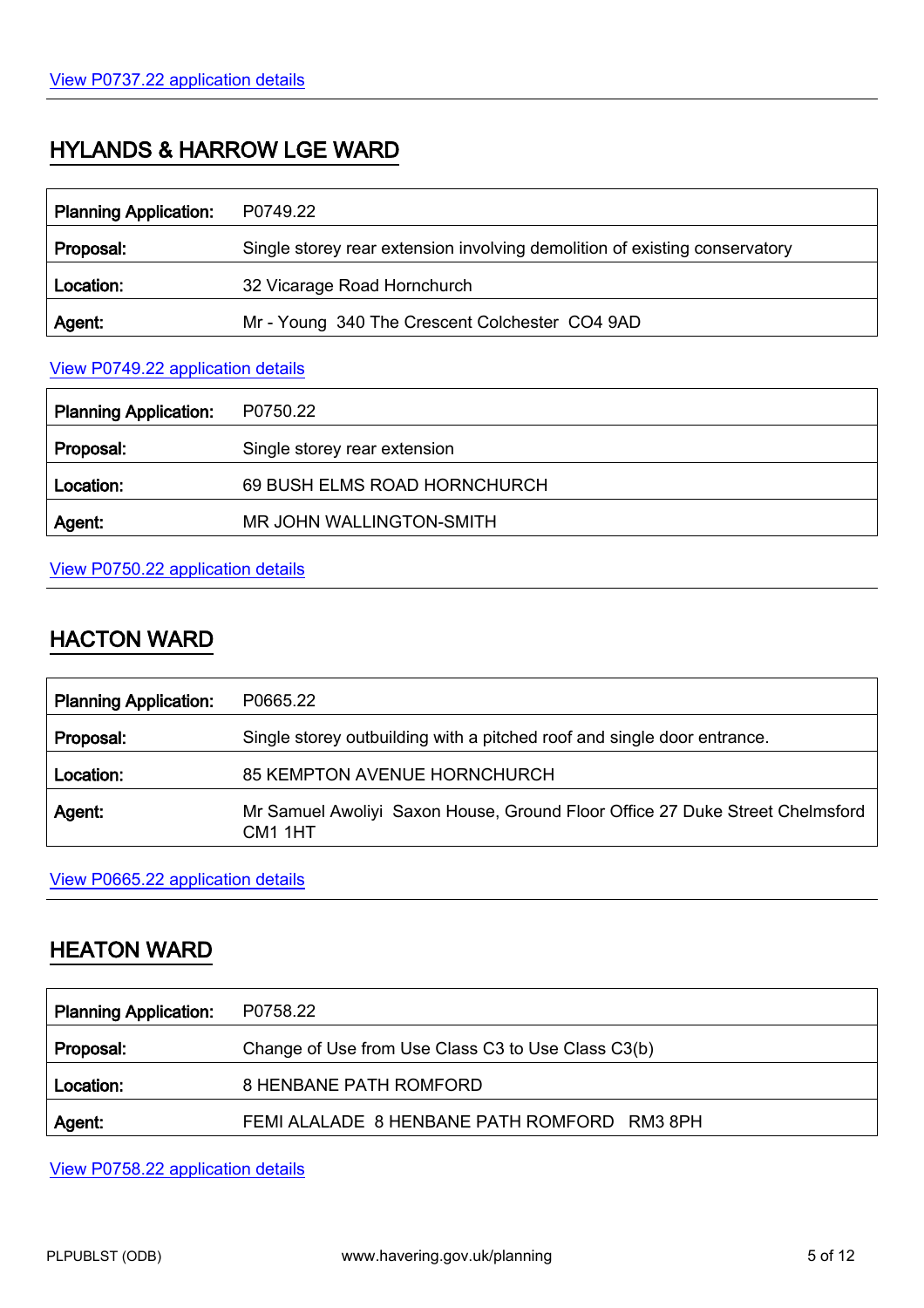| <b>Planning Application:</b> | Y0153.22                                                                                                                           |
|------------------------------|------------------------------------------------------------------------------------------------------------------------------------|
| Proposal:                    | Single storey rear extension with an overall depth of 4.5m, a maximum height of<br>3m, and an eaves height of 3m. (PRIOR APPROVAL) |
| Location:                    | 7 Charlbury Crescent Romford                                                                                                       |
| Agent.                       | Mr Armen Gkogka F5 BERKELEY COURT 42 NEELD CRESCENT London NW4<br>3RR                                                              |

View Y0153.22 [application details](http://development.havering.gov.uk/OcellaWeb/planningDetails?reference=Y0153.22&from=planningSearch)

# HAROLD WOOD WARD

| <b>Planning Application:</b> | P0692.22                                                                                                                                                                                                   |
|------------------------------|------------------------------------------------------------------------------------------------------------------------------------------------------------------------------------------------------------|
| Proposal:                    | Alterations to existing car park involving erection of pedestrian gate, hoop top<br>safety railings, new tarmac surface involving removal of existing grass area,<br>extension of existing gravel soakaway |
| Location:                    | HAROLD COURT PRIMARY SCHOOL CHURCH ROAD HAROLD WOOD<br><b>ROMFORD</b>                                                                                                                                      |
| Agent:                       | MR ARTHUR GUNN 16 POPLAR ROAD RAYLEIGH ESSEX SS6 8SL                                                                                                                                                       |

## View P0692.22 [application details](http://development.havering.gov.uk/OcellaWeb/planningDetails?reference=P0692.22&from=planningSearch)

| <b>Planning Application:</b> | P0662.22                                                                             |
|------------------------------|--------------------------------------------------------------------------------------|
| Proposal:                    | Construction of a pergola around the external seating area in front of the cafe shop |
| Location:                    | 25 STATION ROAD HAROLD WOOD ROMFORD                                                  |
| Agent:                       | Mr BEKTAS KINLI 25 Station Road Harold Wood Havering Romford RM3 0BP                 |

### View P0662.22 [application details](http://development.havering.gov.uk/OcellaWeb/planningDetails?reference=P0662.22&from=planningSearch)

## MAWNEYS WARD

| <b>Planning Application:</b> | F0006.22                                                                     |
|------------------------------|------------------------------------------------------------------------------|
| Proposal:                    | Prior Approval for demolition of garage block between 8 and 9 Mowbrays Close |
| Location:                    | LAND BETWEEN 8 & 9 MOWBRAYS CLOSE ROMFORD                                    |
| Agent:                       | MR CLEMENT OJEDIRAN TOWN HALL STRAIGHT ROAD ROMFORD ESSEX<br><b>RM1 3BB</b>  |

## View F0006.22 [application details](http://development.havering.gov.uk/OcellaWeb/planningDetails?reference=F0006.22&from=planningSearch)

Planning Application: F0007.22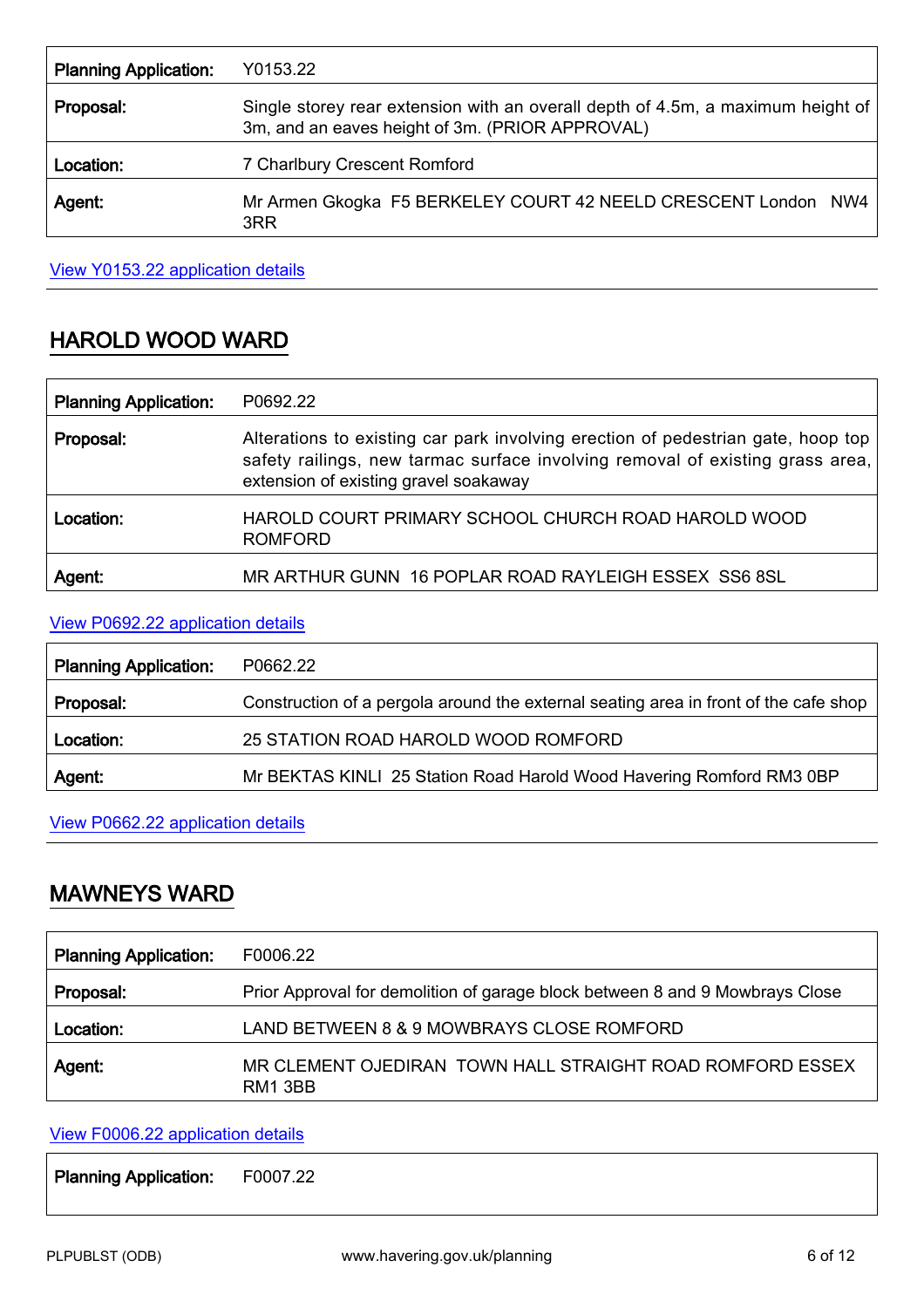| Proposal: | Prior Approval for demolition of garages between 25 and 26 Mawney Close |
|-----------|-------------------------------------------------------------------------|
| Location: | LAND BETWEEN 25 & 26 MAWNEY CLOSE MAWNEY CLOSE ROMFORD                  |
| Agent:    | MR CLEMENT OJEDIRAN TOWN HALL STRAIGHT ROAD ROMFORD ESSEX<br>RM1 3BB    |

#### View F0007.22 [application details](http://development.havering.gov.uk/OcellaWeb/planningDetails?reference=F0007.22&from=planningSearch)

| <b>Planning Application:</b> | P0776.22                                                 |
|------------------------------|----------------------------------------------------------|
| Proposal:                    | LOFT CONVERSION WITH FRONT DORMERS                       |
| Location:                    | 140 Essex Road Romford                                   |
| Agent:                       | MR BESMIR KAPICA 140 Essex Road Havering Romford RM7 8AX |

#### View P0776.22 [application details](http://development.havering.gov.uk/OcellaWeb/planningDetails?reference=P0776.22&from=planningSearch)

| <b>Planning Application:</b> | P0729.22                                                                                                                 |
|------------------------------|--------------------------------------------------------------------------------------------------------------------------|
| Proposal:                    | Renewal of planning permission P1698.19 for a period of 2 years for part time<br>hairdressing business from outbuilding. |
| Location:                    | 17 Orchard Road Romford                                                                                                  |
| Agent:                       | Mrs Michelle Cook 17 Orchard Road Havering Romford RM7 8HR                                                               |

### View P0729.22 [application details](http://development.havering.gov.uk/OcellaWeb/planningDetails?reference=P0729.22&from=planningSearch)

| <b>Planning Application:</b> | P0605.22                                                                                                                                                                 |
|------------------------------|--------------------------------------------------------------------------------------------------------------------------------------------------------------------------|
| Proposal:                    | Ground floor side infill extension, conversion of attached garage to habitable use<br>including alterations to front elevation, and first floor part side/rear extension |
| Location:                    | 3 Rosedale Road Romford                                                                                                                                                  |
| Agent:                       | Mr A Ahmed 109 Wood Street Walthamstow E17 3LL                                                                                                                           |

## View P0605.22 [application details](http://development.havering.gov.uk/OcellaWeb/planningDetails?reference=P0605.22&from=planningSearch)

| <b>Planning Application:</b> | P0661.22                                                                                                                                      |
|------------------------------|-----------------------------------------------------------------------------------------------------------------------------------------------|
| Proposal:                    | Erection of detached 3 bedroom dwelling with associated parking and amenity<br>space with single storey rear extension at 22 Clovelly Gardens |
| Location:                    | 22 Clovelly Gardens and land adjacent ROMFORD                                                                                                 |
| Agent:                       | MR ASAD DURRANI 51-69 Ilford Hill 906 Valentines House Ilford IG1 2ZN                                                                         |

## View P0661.22 [application details](http://development.havering.gov.uk/OcellaWeb/planningDetails?reference=P0661.22&from=planningSearch)

| <b>Planning Application:</b> | Y0143.22                                                                                                                         |
|------------------------------|----------------------------------------------------------------------------------------------------------------------------------|
| Proposal:                    | Single storey rear extension with an overall depth of 6m, a maximum height of 3m,<br>and an eaves height of 3m. (PRIOR APPROVAL) |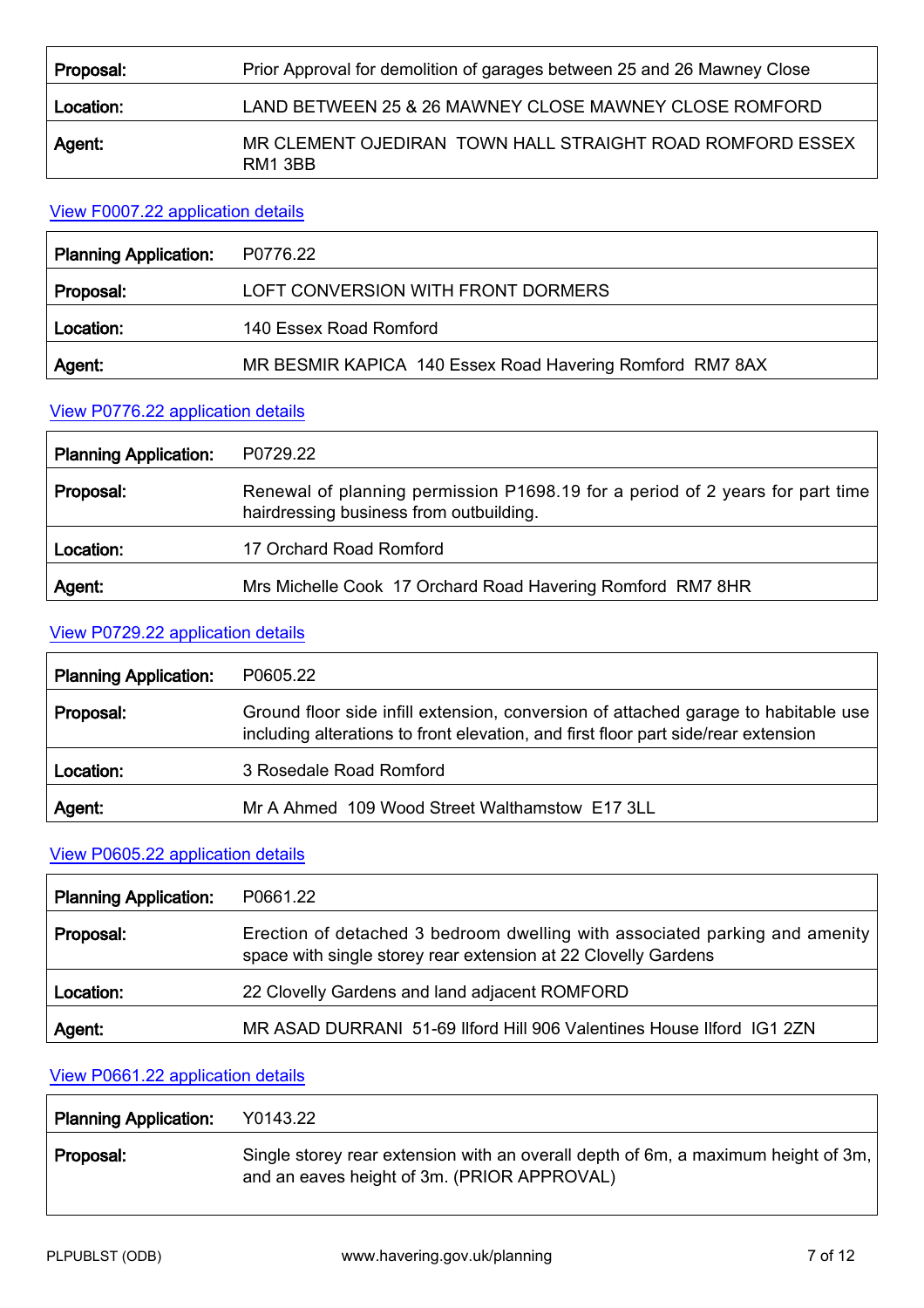| Location:     | 3 ROSEDALE ROAD ROMFORD                        |
|---------------|------------------------------------------------|
| <b>Agent:</b> | Mr A Ahmed 109 Wood Street Walthamstow E17 3LL |

#### View Y0143.22 [application details](http://development.havering.gov.uk/OcellaWeb/planningDetails?reference=Y0143.22&from=planningSearch)

| <b>Planning Application:</b> | P0743.22                                                                     |
|------------------------------|------------------------------------------------------------------------------|
| Proposal:                    | Demolition of existing garage with erection of outbuilding at rear of garden |
| Location:                    | 32 HILLFOOT ROAD ROMFORD                                                     |
| Agent:                       | Mr John Domenech 4 St Annes Doric way Euston Euston NW1 1LG                  |

### View P0743.22 [application details](http://development.havering.gov.uk/OcellaWeb/planningDetails?reference=P0743.22&from=planningSearch)

| <b>Planning Application:</b> | P0736.22                                                                                             |
|------------------------------|------------------------------------------------------------------------------------------------------|
| Proposal:                    | Change of use from dwellinghouse (use class $C3(a)$ ) to six person HMO (use class<br>C <sub>4</sub> |
| Location:                    | <b>14 MARLBOROUGH ROAD ROMFORD</b>                                                                   |
| Agent:                       | MR HOWARD LANDSMAN 1 CLIFFORD AVENUE ILFORD IG5 0UJ                                                  |

## View P0736.22 [application details](http://development.havering.gov.uk/OcellaWeb/planningDetails?reference=P0736.22&from=planningSearch)

## MARSHALLS & RISE PK WARD

| <b>Planning Application:</b> | P0782.22                                                                        |
|------------------------------|---------------------------------------------------------------------------------|
| Proposal:                    | Single storey rear extension and conversion of attached garage to habitable use |
| Location:                    | 78 Parkside Avenue Romford                                                      |
| Agent:                       | Mr Smit Baradiya 213 Bolyen road London E7 9QH                                  |

View P0782.22 [application details](http://development.havering.gov.uk/OcellaWeb/planningDetails?reference=P0782.22&from=planningSearch)

# RAINHAM & WENNINGTON WARD

| P0783.22                                                |
|---------------------------------------------------------|
| First floor rear extension                              |
| 17 Glebe Road Rainham                                   |
| MR JUGRAJ SINGH 17 Glebe Road Havering Rainham RM13 9LH |
|                                                         |

View P0783.22 [application details](http://development.havering.gov.uk/OcellaWeb/planningDetails?reference=P0783.22&from=planningSearch)

Planning Application: P0759.22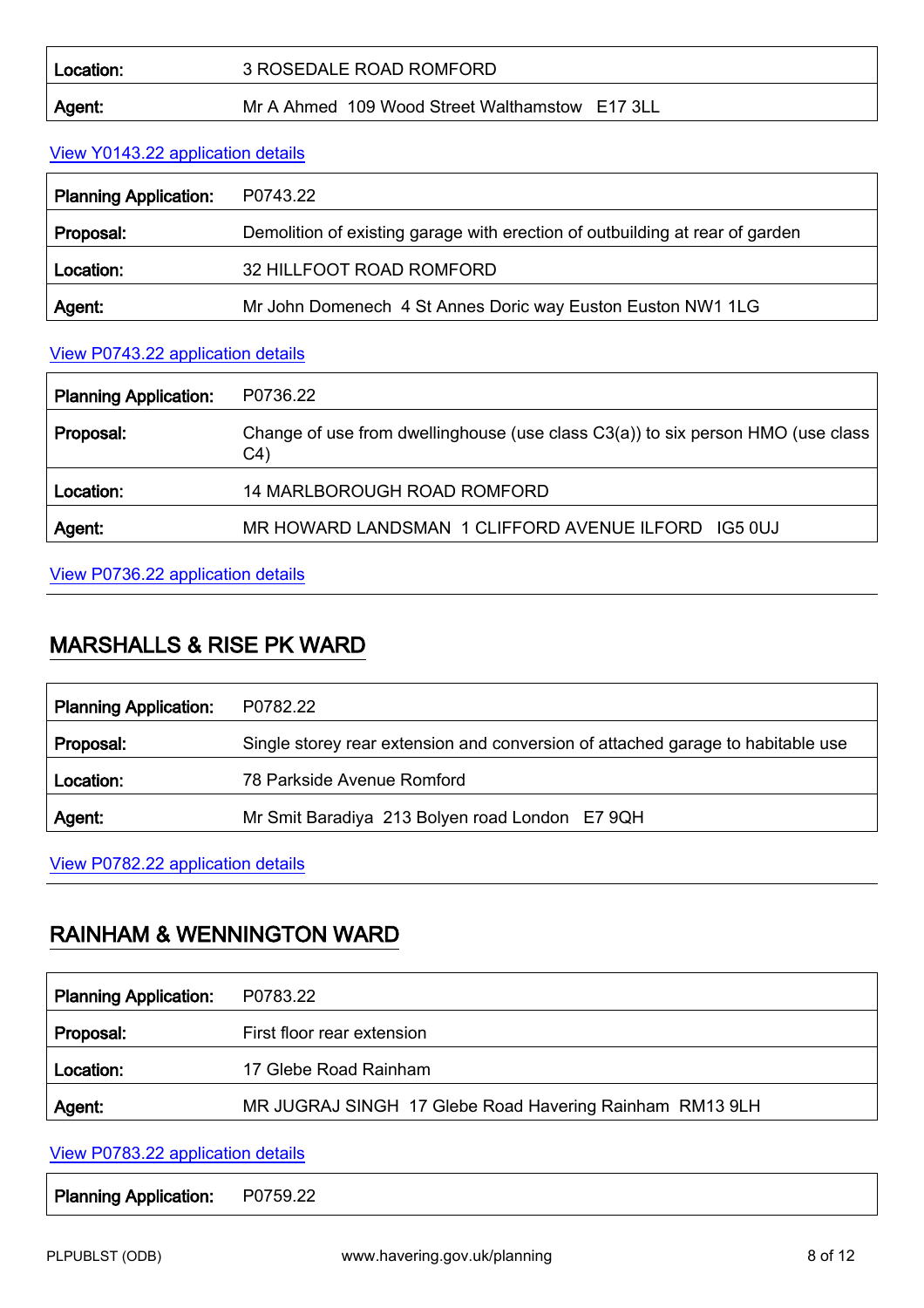| Proposal: | Shop extension (single storey rear extension) with new entrance to existing first<br>floor flat. New shop front with roller shutter |
|-----------|-------------------------------------------------------------------------------------------------------------------------------------|
| Location: | 117 WENNINGTON ROAD RAINHAM                                                                                                         |
| Agent:    | Mr M Singh 117 WENNINGTON ROAD RAINHAM RM13 9TH                                                                                     |

#### View P0759.22 [application details](http://development.havering.gov.uk/OcellaWeb/planningDetails?reference=P0759.22&from=planningSearch)

| <b>Planning Application:</b> | P0730.22                                                                        |
|------------------------------|---------------------------------------------------------------------------------|
| Proposal:                    | Single storey outbuilding to rear, involving demolition of existing outbuilding |
| Location:                    | 8 West Close Rainham                                                            |
| Agent.                       | Mr Flavio Da Costa 5 Tenby Road Enfield EN3 4JE                                 |

### View P0730.22 [application details](http://development.havering.gov.uk/OcellaWeb/planningDetails?reference=P0730.22&from=planningSearch)

# SQUIRRELS HEATH WARD

| <b>Planning Application:</b> | P0764.22                                                                                     |
|------------------------------|----------------------------------------------------------------------------------------------|
| Proposal:                    | New dropped kerb, partial demolition of front wall, and new paved surface to front<br>drive. |
| Location:                    | 175 ARDLEIGH GREEN ROAD HORNCHURCH                                                           |
| Agent:                       | Mr Richard Stephenson 202 High Street Hornchurch RM12 6QP                                    |

### View P0764.22 [application details](http://development.havering.gov.uk/OcellaWeb/planningDetails?reference=P0764.22&from=planningSearch)

| <b>Planning Application:</b> | P0774.22                                                                                                         |
|------------------------------|------------------------------------------------------------------------------------------------------------------|
| Proposal:                    | Hip to gable dormer loft conversion and single storey side and rear extension<br>involving demolition of garage. |
| Location:                    | 122 Northumberland Avenue Hornchurch                                                                             |
| Agent:                       | Mr Gurmehar Kleir 3a Parks House Earl Street Rugby CV21 3SS                                                      |

### View P0774.22 [application details](http://development.havering.gov.uk/OcellaWeb/planningDetails?reference=P0774.22&from=planningSearch)

| <b>Planning Application:</b> | P0748.22                                                           |
|------------------------------|--------------------------------------------------------------------|
| Proposal:                    | Proposed outbuilding at rear of garden                             |
| Location:                    | <b>128 HAYNES ROAD HORNCHURCH</b>                                  |
| Agent:                       | Mr Arvind Ranpuria 88 Whitworth Road Shooters Hill LONDON SE18 3QF |

### View P0748.22 [application details](http://development.havering.gov.uk/OcellaWeb/planningDetails?reference=P0748.22&from=planningSearch)

Planning Application: P0752.22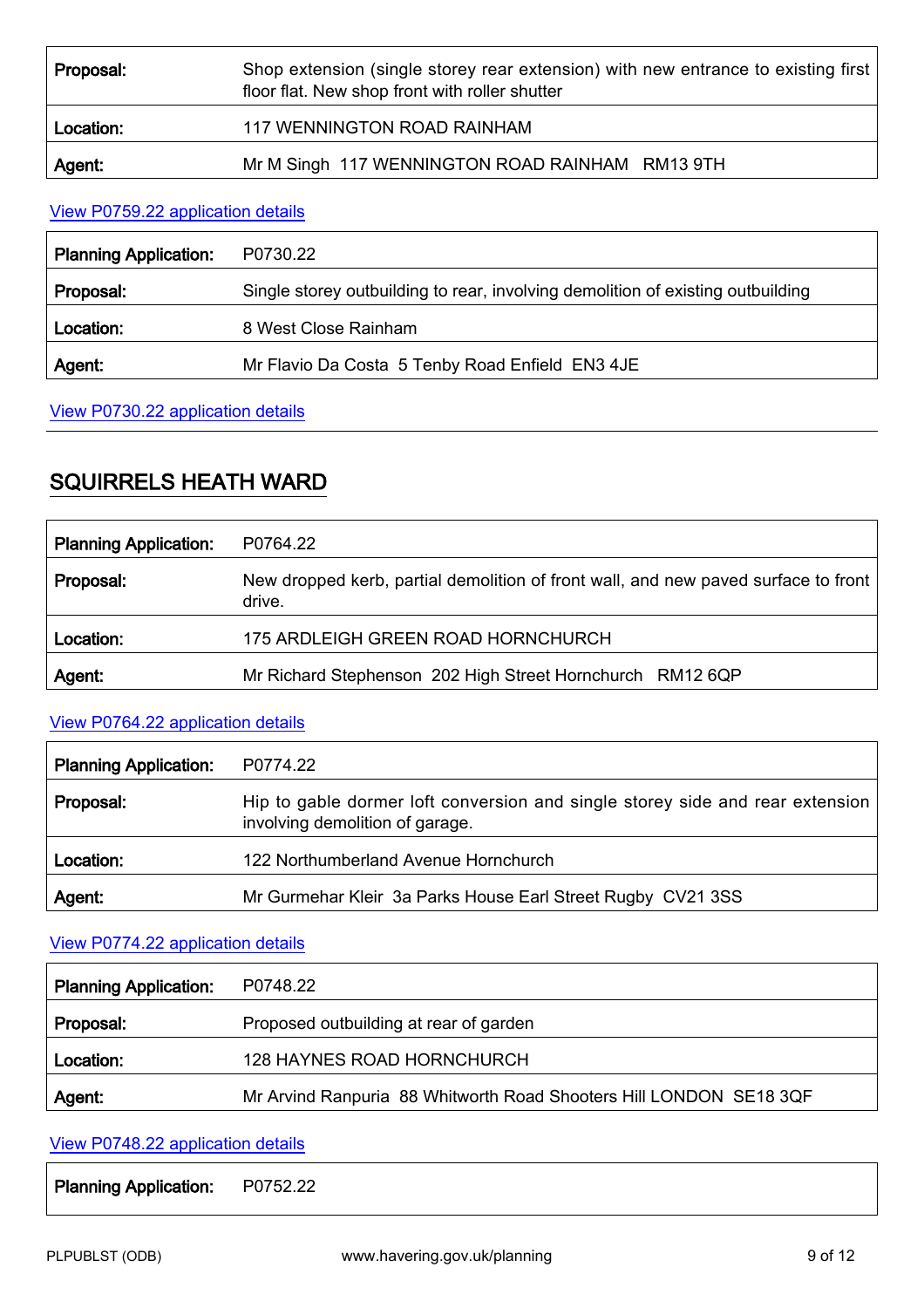| Proposal: | Replacement roof                                      |
|-----------|-------------------------------------------------------|
| Location: | 1 Stafford Industrial Estate Hillman Close Hornchurch |
| Agent:    | Mr Thomas Roe 20 Farringdon Street London EC4A 4AB    |

## View P0752.22 [application details](http://development.havering.gov.uk/OcellaWeb/planningDetails?reference=P0752.22&from=planningSearch)

| <b>Planning Application:</b> | P0728.22                                                                                                                                                                                               |
|------------------------------|--------------------------------------------------------------------------------------------------------------------------------------------------------------------------------------------------------|
| Proposal:                    | Change of use of the application site from use class $E(c)$ ii (Estate Agents) to use<br>class Sui Generis (Hot food takeaway) including the installation of extraction flue<br>on the side elevation. |
| Location:                    | 8 Station Road Gidea Park Romford                                                                                                                                                                      |
| Agent:                       | Mr Benjamin Coffie 41 Orchard Road Dagenham RM10 9PT                                                                                                                                                   |

#### View P0728.22 [application details](http://development.havering.gov.uk/OcellaWeb/planningDetails?reference=P0728.22&from=planningSearch)

| <b>Planning Application:</b> | P0682.22                                                                   |
|------------------------------|----------------------------------------------------------------------------|
| Proposal:                    | Two storey side and rear extension involving conversion of attached garage |
| Location:                    | 117 CAMBRIDGE AVENUE ROMFORD                                               |
| Agent:                       | Mr BOBBY BANSAL 5a Burgess Road STRATFORD E15 2AD                          |

#### View P0682.22 [application details](http://development.havering.gov.uk/OcellaWeb/planningDetails?reference=P0682.22&from=planningSearch)

| <b>Planning Application:</b> | Y0154.22                                                                                                                           |
|------------------------------|------------------------------------------------------------------------------------------------------------------------------------|
| Proposal:                    | Single storey rear extension with an overall depth of 6m, a maximum height of 3m,<br>and an eaves height of 2.9m. (PRIOR APPROVAL) |
| Location:                    | 22 Hastings Road Romford                                                                                                           |
| Agent:                       | MR ALAN ELLIS 36 WOODHALL CRESCENT HORNCHURCH RM11 3NW                                                                             |

View Y0154.22 [application details](http://development.havering.gov.uk/OcellaWeb/planningDetails?reference=Y0154.22&from=planningSearch)

# ST ALBANS WARD

| <b>Planning Application:</b> | P0734.22                                                                                                                                               |
|------------------------------|--------------------------------------------------------------------------------------------------------------------------------------------------------|
| Proposal:                    | Removal of Condition No. 7 (Environment Agency gas migration) of Planning<br>Permission Ref P2421.21 dated 11/03/2022 (Two storey side/rear extension) |
| Location:                    | 2 Thurloe Gardens Romford                                                                                                                              |
| Agent:                       | MR ASAD DURRANI 906 valentines house 51-69 ilford hill ilford IG1 2ZN                                                                                  |

View P0734.22 [application details](http://development.havering.gov.uk/OcellaWeb/planningDetails?reference=P0734.22&from=planningSearch)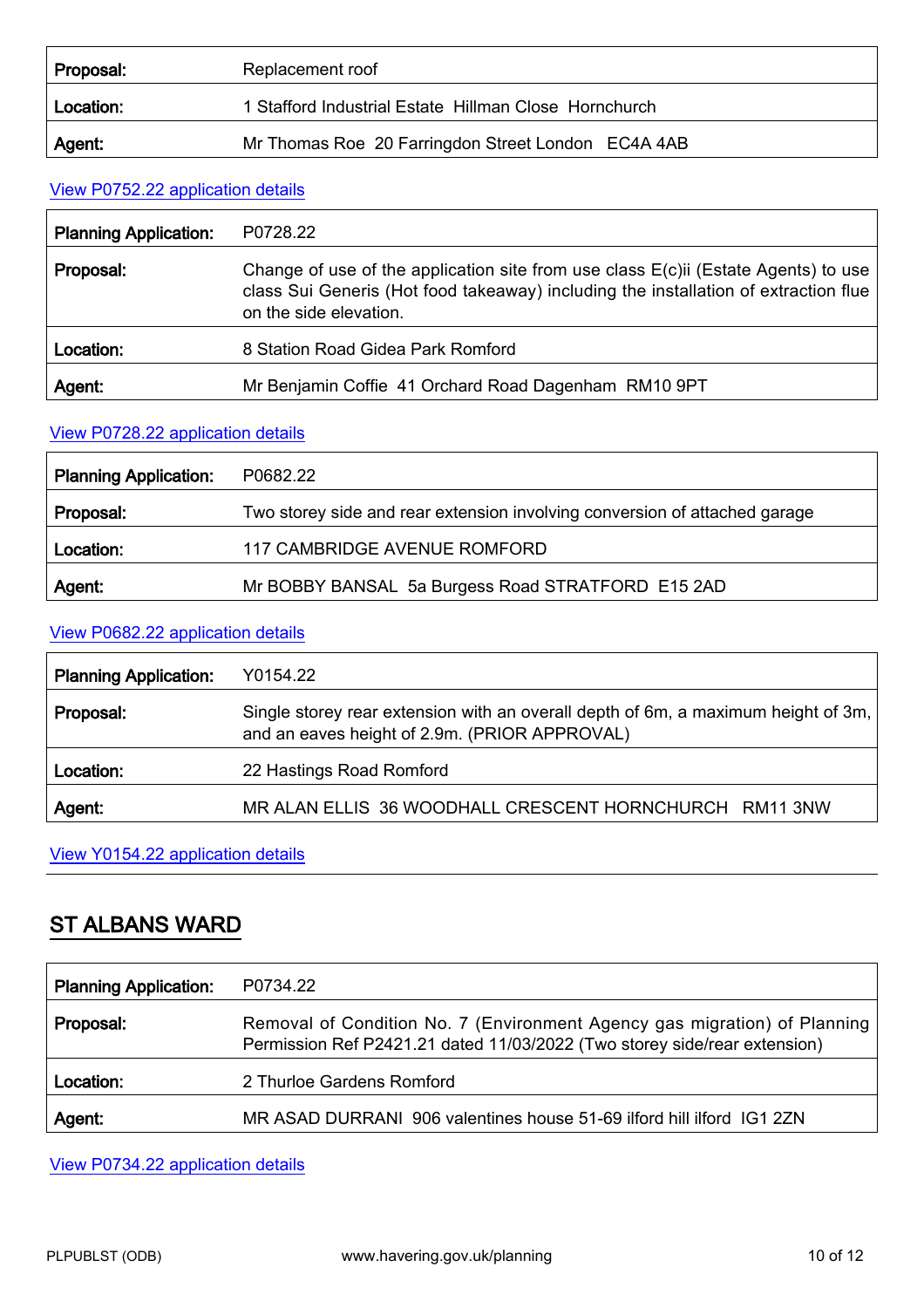# ST EDWARDS WARD

| <b>Planning Application:</b> | A0011.22                                          |
|------------------------------|---------------------------------------------------|
| Proposal:                    | Illuminated fascia sign                           |
| Location:                    | Unit GI10, The Liberty Romford                    |
| Agent:                       | Ms Keeley Morris Newmarket Approach Leeds LS9 0RJ |
|                              |                                                   |

View A0011.22 [application details](http://development.havering.gov.uk/OcellaWeb/planningDetails?reference=A0011.22&from=planningSearch)

# SOUTH HORNCHURCH WARD

| <b>Planning Application:</b> | P0755.22                                     |
|------------------------------|----------------------------------------------|
| Proposal:                    | Proposed single storey rear extension        |
| Location:                    | 67 PHILIP ROAD RAINHAM                       |
| Agent:                       | Mr Ravi Handa 45 Hampton Road Ilford IG1 1PT |

### View P0755.22 [application details](http://development.havering.gov.uk/OcellaWeb/planningDetails?reference=P0755.22&from=planningSearch)

## UPMINSTER WARD

| <b>Planning Application:</b> | P0581.22                                                |
|------------------------------|---------------------------------------------------------|
| Proposal:                    | Part single and part two storey rear and side extension |
| Location:                    | 252 CORBETS TEY ROAD UPMINSTER                          |
| Agent:                       | MR ALAN ELLIS 36 WOODHALL CRESCENT HORNCHURCH RM11 3NW  |

## View P0581.22 [application details](http://development.havering.gov.uk/OcellaWeb/planningDetails?reference=P0581.22&from=planningSearch)

| <b>Planning Application:</b> | P0757.22                                                                |
|------------------------------|-------------------------------------------------------------------------|
| Proposal:                    | Single storey rear extension and first floor side extension             |
| Location:                    | 161 Argyle Gardens Upminster                                            |
| Agent:                       | Mr, Ms. Paul, Lauren Stone, Honer 161 Argyle Gardens Upminster RM14 3EU |

### View P0757.22 [application details](http://development.havering.gov.uk/OcellaWeb/planningDetails?reference=P0757.22&from=planningSearch)

| <b>Planning Application:</b> | P0733.22                                               |
|------------------------------|--------------------------------------------------------|
| Proposal:                    | Single storey side/rear extension, and loft conversion |